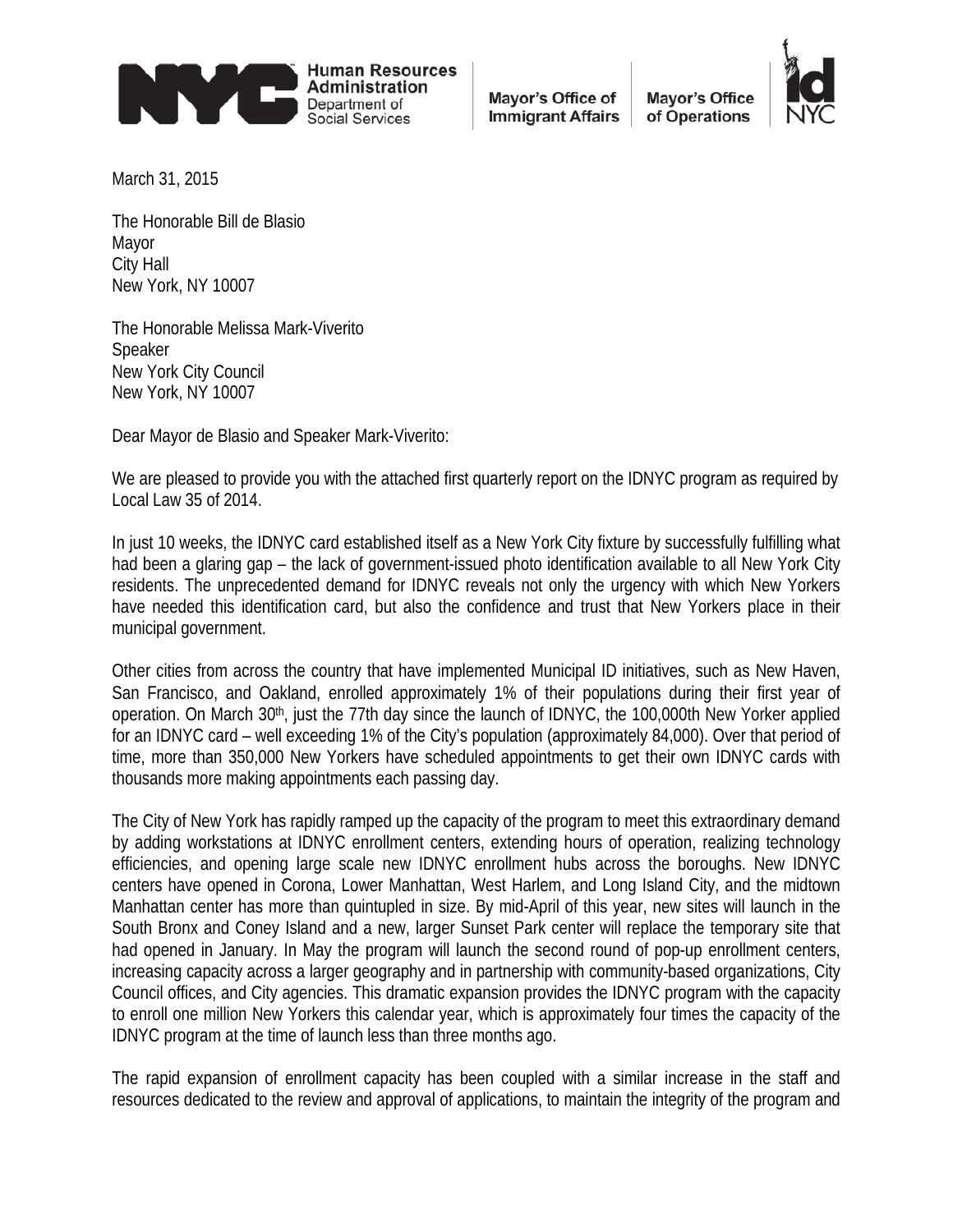

Mayor's Office of **Mayor's Office Immigrant Affairs** of Operations



to ensure that the IDNYC card is a trusted and secure form of identification. In addition, the program has created an easy to navigate appointment system that allows applicants to manage their own appointments and a customer service team dedicated to responding to applicant inquiries

The IDNYC initiative has reached New Yorkers of all backgrounds – but the program has been particularly well-received by immigrant communities. For many foreign-born individuals, the IDNYC card has become the tangible representation of being welcomed, accepted and recognized as New Yorkers. The program has already received stories from New Yorkers who have used their IDNYC to enter their child's school with pride and confidence, to designate their preferred gender for the first time, and to enter city buildings to seek assistance with peace of mind. The importance of these individual successes cannot be overstated.

We greatly appreciate the leadership and partnership of the New York City Council and Speaker Melissa Mark-Viverito in helping to make IDNYC a success.

We are available at your convenience to answer any questions or concerns that you may have.

Very truly yours,

Steven Banks Commissioner Human Resources Administration

Nisha Agarwal Commissioner Mayor's Office of Immigrant Affairs

Mindy Tarlow **Director** Mayor's Office of Operations

cc: Anthony Shorris, First Deputy Mayor Lilliam Barrios-Paoli, Deputy Mayor for Health and Human Services Jon Paul Lupo. Director of City Legislative Affairs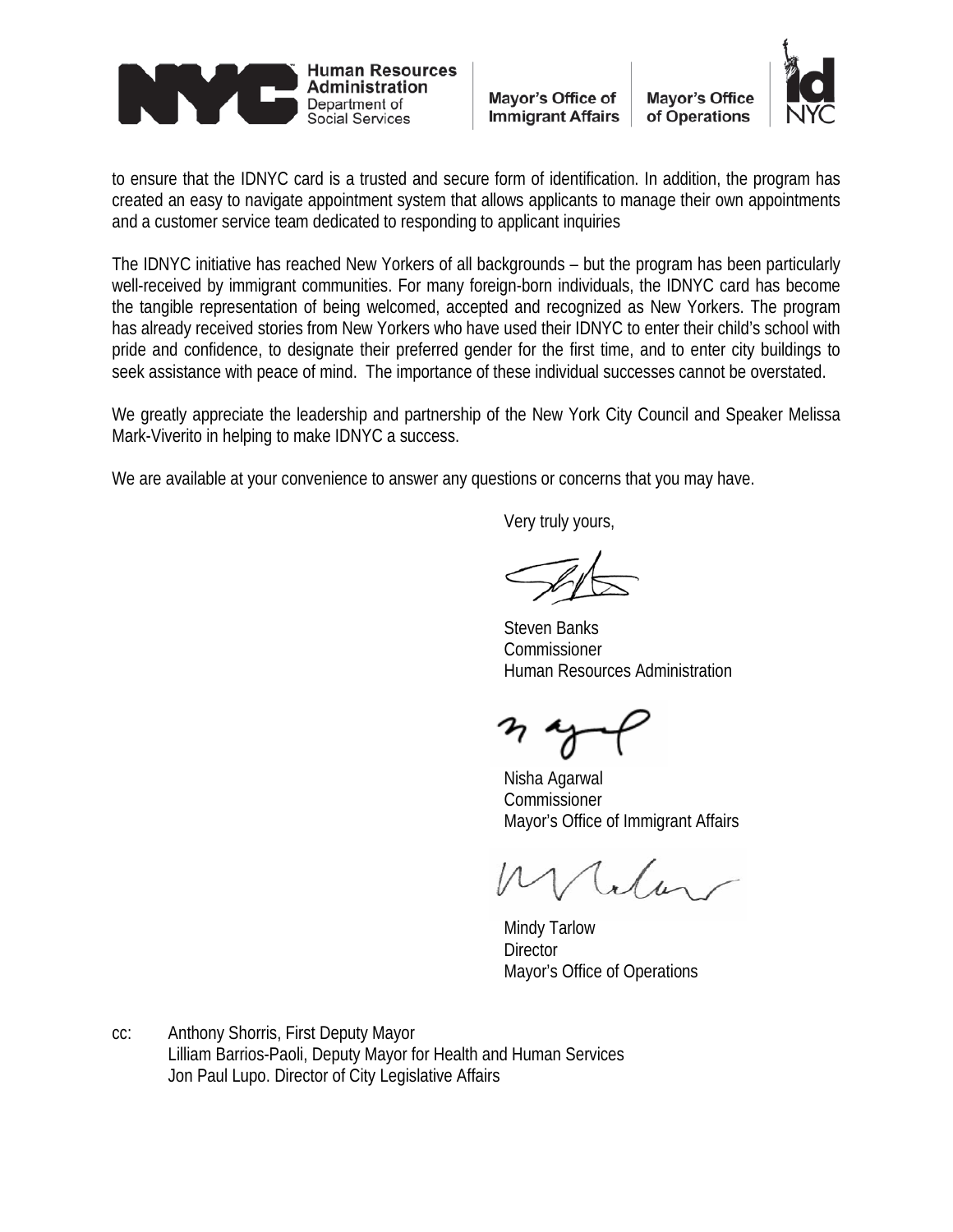



# **New York City Identity Card Program Quarterly Report January 12, 2015 (program launch) through March 30, 2015**

**As required by Local Law 35 of 2014, the Human Resources Administration (HRA), as the administering agency of the IDNYC program, shall prepare and submit to the Mayor and the Speaker of the City Council a report on the New York City municipal identification card program that includes the information below.**

**(1) The number of applications received by the city for the New York City identity card disaggregated by applicant borough of residency:**

Since the launch of the IDNYC program to date, the City has made 353,861 appointments for unique residents of New York City to obtain their IDNYC cards. To date, 101,063 New Yorkers have had their applications processed to receive IDNYC cards. In response to the extraordinary interest in the program the City has moved swiftly to expand capacity across the five boroughs. At the time of this report the City has more than tripled the program's enrollment capacity. Additional expansion is being implemented in the coming weeks, which will continue to significantly increase the number of New Yorkers applying for the IDNYC card every day.

| <b>Borough</b> | Enrollments January 12, 2015-March 30-2015 |
|----------------|--------------------------------------------|
| <b>Bronx</b>   | 17,153                                     |
| Brooklyn       | 30,805                                     |
| Manhattan      | 14.976                                     |
| Queens         | 34,616                                     |
| Staten Island  | 3,513                                      |
| <b>TOTAL</b>   | 101,063                                    |

The following table depicts the number of applications disaggregated by borough of residence.

# **(2) The number of New York City identity cards issued;**

IDNYC has issued 83,285 identity cards<sup>1</sup>. Overall, more than 90,000 New Yorkers have had their IDNYC applications approved for card issuance with roughly 7,000 cards currently slated for imminent printing. As the program's increased enrollment capacity continues to become available, the number of identification cards issued will correspondingly increase.

# **(3) The number of New York city identity cards issued to minors;**

As of March 30, 2015, IDNYC has issued 1,401 cards to minors (individuals aged 17 or younger). The City's young adult population represents a particular focus for IDNYC. With government-issued identification like IDNYC, young adults in the City can enjoy greater safety in their neighborhoods, easier entry to government

<span id="page-2-0"></span><sup>&</sup>lt;sup>1</sup> IDNYC cards are printed by a vendor at its facility and then mailed by the vendor directly to the applicant. The vendor currently prints cards five days a week.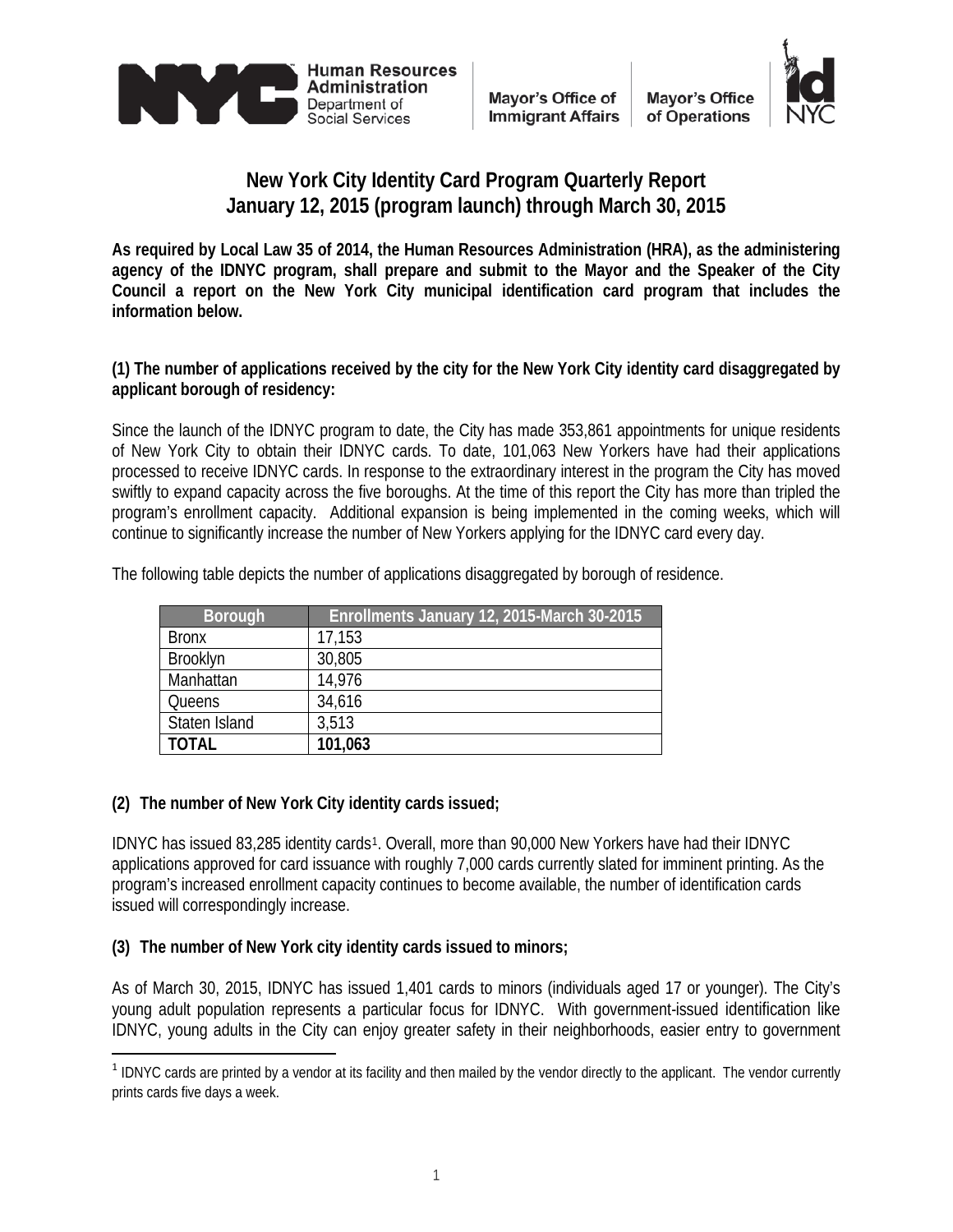

**Mayor's Office** of Operations



buildings and services, access to some of the City's premier cultural institutions and increased peace of mind for their caretakers who may be listed as an emergency contact. Accordingly, the Mayor's Office and HRA are working with the Department of Education, Department of Youth and Community Development, after-school programs, youth development organizations and Council Members to increase outreach and awareness around the IDNYC card.

**(4) The number of requests made by city agencies for information collected about applicants for the New York City identity card disaggregated by requesting agency;**

None.

**(5) The number of times the administering agency shared documents submitted by applicants to establish eligibility for the New York City identity card with other city agencies disaggregated by agency;**

None.

**(6) The number of denials made to requesting agencies for information collected about applicants for the New York city identity card;**

Not applicable.

**(7) The number of New York city identity card applicants whose information was disclosed to law enforcement, disaggregated by whether such disclosure was pursuant to a judicial warrant or judicial subpoena;**

None. Privacy and security of applicant data are foremost priorities for the IDNYC program. As the administering agency of the program, HRA issued a series of executive orders prior to launch implementing strong privacy protections and procedures to ensure program integrity. These executive orders mandate high levels of protection for cardholder information and stringent processes for dealing with third-party requests for such data.

To date, the City has not received any request for individual applicant data from New York City agencies or law enforcement. Further, IDNYC has not released any individual applicant data to agencies or law enforcement.

### **(8) The number of occurrences of fraud or other criminal activity related to issuance of the New York City identity card;**

Two instances of possible fraud have been detected since the IDNYC program's launch. Specifically, in two unrelated instances, the program's integrity review process detected an individual seeking to obtain an IDNYC card in another individual's name and identity documents. Both of these applications were found to be an instance of suspected fraud and the potential victims were alerted by letter about the improper use of their identity information. Both applications were denied. New York City has made a tremendous commitment of resources to the IDNYC program to ensure the inclusion of robust security protocols to prevent fraudulent activity and the creation of a fraud-resistant identification card. The City's ability to maintain program integrity and issue an identification card with real value to New Yorkers depends on an ongoing commitment to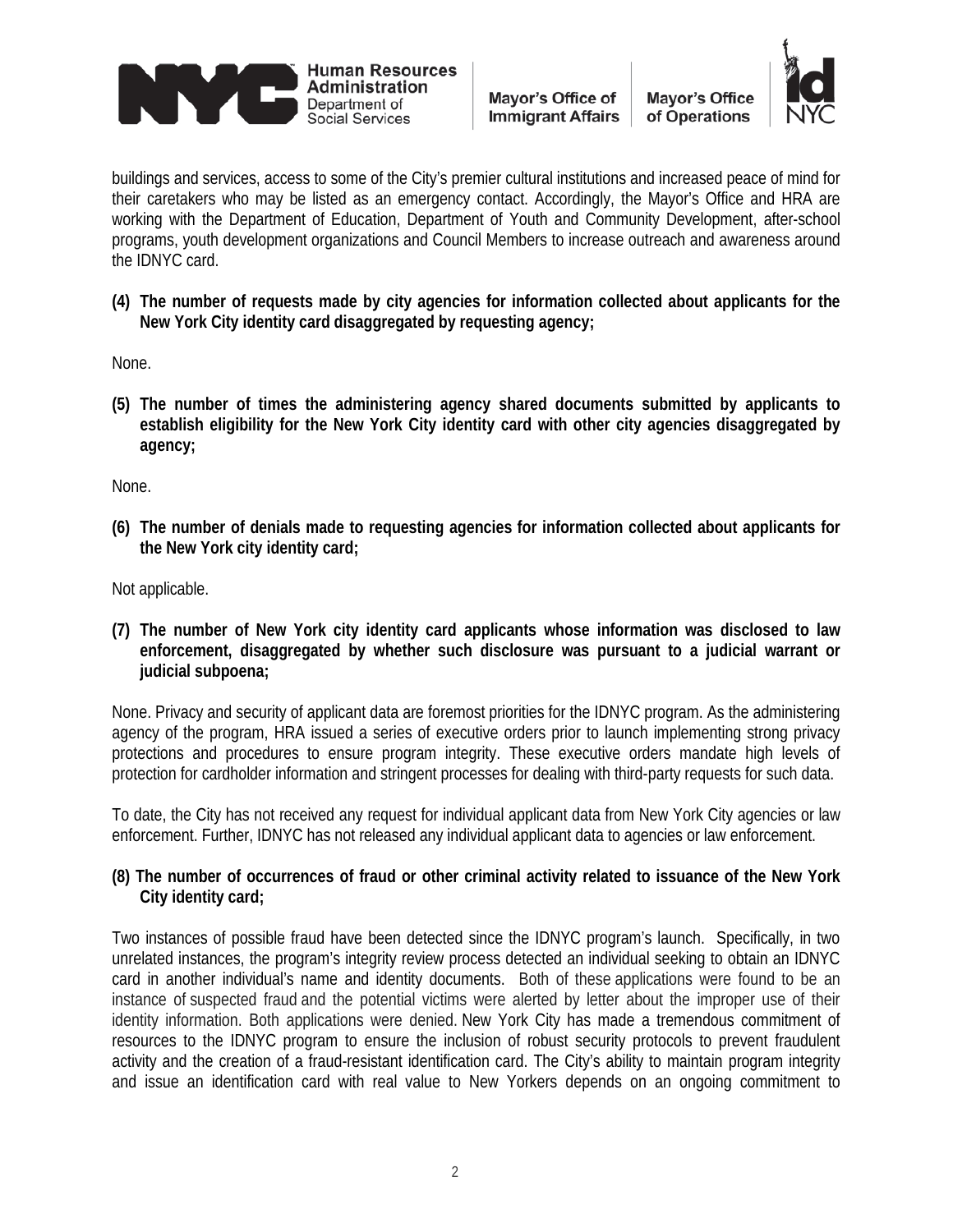



identifying fraud. These instances are examples of the importance of these measures and show that they are working as intended.

### **(9) The city's efforts to conduct outreach to prospective applicants relating to the New York City identity card program;**

The IDNYC program is for all New York City residents. It is proof that all New York City residents are welcomed as part of this great city. While the program aims to reach all New Yorkers who want the IDNYC card, there are many populations in critical need of the access and inclusion the ID provides. Accordingly the City's outreach plan is calibrated to provide awareness, visibility and incentive to all New York City residents eligible for IDNYC while emphasizing outreach to the vulnerable communities in our city that we particularly aim to serve.

| <b>IDNYC Marketing and Outreach</b>                                             |                      |  |
|---------------------------------------------------------------------------------|----------------------|--|
| Presentations, workshops and meetings <sup>2</sup> :                            | 282                  |  |
| <b>IDNYC Outreach Brochures Distributed:</b>                                    | 515,487              |  |
| Print Advertisements:                                                           | 91                   |  |
| Digital Advertising Impressions (does not<br>include social media advertising): | 1,375,000            |  |
| <b>Bus Shelter:</b>                                                             | 50                   |  |
| <b>Bus Advertisements:</b>                                                      | 542                  |  |
| Subway Advertisements:                                                          | 2260                 |  |
| Check Cashing, Nail and Hair Salon<br>Advertisements:                           | 86                   |  |
| Taxi Public Service Announcement:                                               | 14,000 Taxis         |  |
| Radio Station Advertisements:                                                   | 837                  |  |
| Two IDNYC Telemundo Hotlines<br>with<br>Hispanic Federation:                    | 4000+ calls received |  |

- **(10) The City's efforts to promote acceptance of the New York City identity card by banks and other public and private institutions; [and]**
- **(11) The types of services, other than city services, for which the New York City identity card is permitted as acceptable proof of identity and residency[.]**

The City has partnered with public and private institutions to create a municipal identification program with benefits, value and integrity for all New Yorkers. NYPD has served as a key program partner in developing

<sup>&</sup>lt;sup>2</sup> This figure does not include events at which the Mayor's Community Affairs Unit has promoted IDNYC.